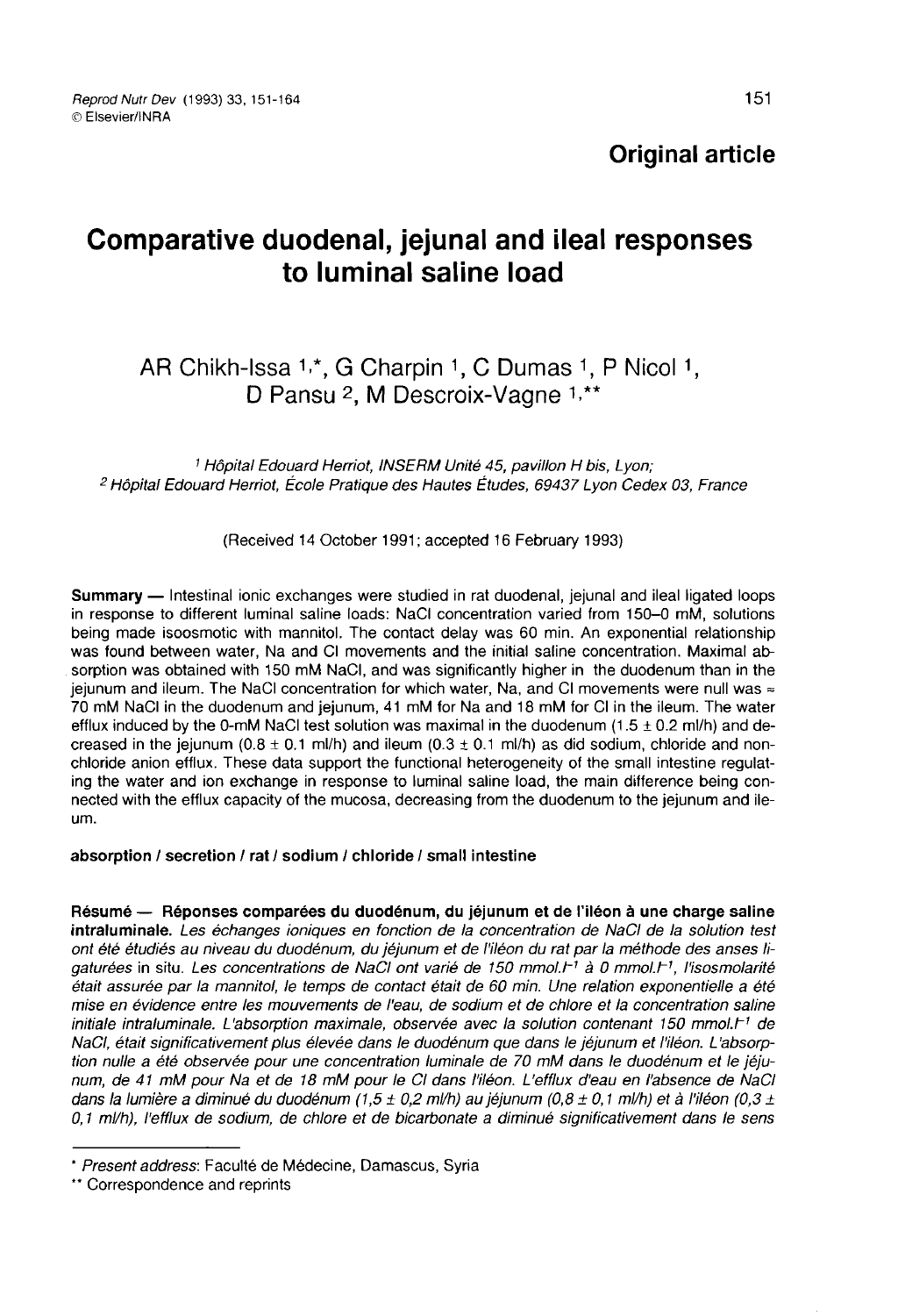aboral. Ces résultats confirment la réponse différenciée des 3 segments de l'intestin grêle en réponse aux variations de la concentration saline luminale, la différence paraissant liée d'une part à la diminution de la perméabilité tissulaire, d'autre part à la capacité de réponse sécrétoire du duodénum.

absorption / sécrétion / rat / sodium / chlore / intestin grêle

#### INTRODUCTION

The ionic exchange across the intestinal barrier depends on the luminal electrolyte concentration (Field, 1981; Armstrong, 1987; Powell, 1987). Since pilot studies in which several isoosmotic non-ionic solutions were tested (Hindle and Code, 1962; Fordtran et al, 1965), saline solutions made isoionic with the extracellular liquid, like Ringer or Tyrode solution, have been used to explore the absorption or secretion induced by hormones or neutransmitters. For several years we have been using the in vivo ligated loop to determine water and ion fluxes in response to gastrointestinal hormones. The controls were placed in an equilibrium with a null water flux by using low NaCI concentration test solutions made iso-osmolar by mannitol. Under these conditions, it was possible to compare the secretion induced by vasoactive intestinal peptide (VIP) at 3 levels of the small intestine, ie the duodenum, jejunum and ileum (Chick-Issa et al, 1992). An increase of duodenal absorption by [D Ala, Met] enkephalinamide (DAMA), angiotensin II and sorbin peptides was demonstrated (Charpin et al, 1992). Sorbin is an intestinal peptide isolated from porcine intestine (Vagne-Descroix et al, 1991) whose C-terminal peptides are the active site of 153 residue sorbin. Maximal effective dose of sorbin peptides decreased Na and CI concentration to 75 and 40 mM respectively, a decrease of the same magnitude as that induced by DAMA. For all sorbin peptides, dose-response curves dose-response curves showed a supramaximal inhibition, suggesting that the duodenum could not maintain a lower luminal concentration. This study was undertaken to explore the relationship between Na and CI luminal concentration and fluxes across the mucosa and to compare them at 3 levels of the small intestine.

## MATERIALS AND METHODS

### Animals

Male Sprague-Dawley rats  $($  = 180 rats, Iffa Credo, F 69210 L'Arbresle), 200  $\pm$  5 g, were fasted for 48 h with free access to water. They were anesthetized with intra-peritoneal pentobarbital (4.2 mg/100 g BW), laparotomized, and 10-cm long loops constituted. The duodenal loop began at the pylorus and was delimited by 2 cotton sutures (00); the hepato-biliary canal was tied off. The jejunal loop began just after the duodenal loop. The ileal loop began at the ileo-caecal valve and 10 cm upstream. After rinsing the luminal segment with the test solution, 1 ml of test solution was instilled into each loop with the aid of a calibrated syringe and an additional ligature was placed at each of the injection sites. The ligated loops were replaced in the abdominal cavity which was then sutured. The animals were kept in an incubator at 25°C and reanesthetized if necessary. Sixty min later, they were killed by an intravenous injection of air; the loops were exteriorized, cut just proximally to the outside of the ligatures and the contents of the squeezed loops were collected, centrifuged and the volume of the supernatant measured.

The test solutions which were instilled into the loops contained 0-150 mM NaCl (respectively 0, 25, 50, 75, 100, 125, 150 mM NaCI).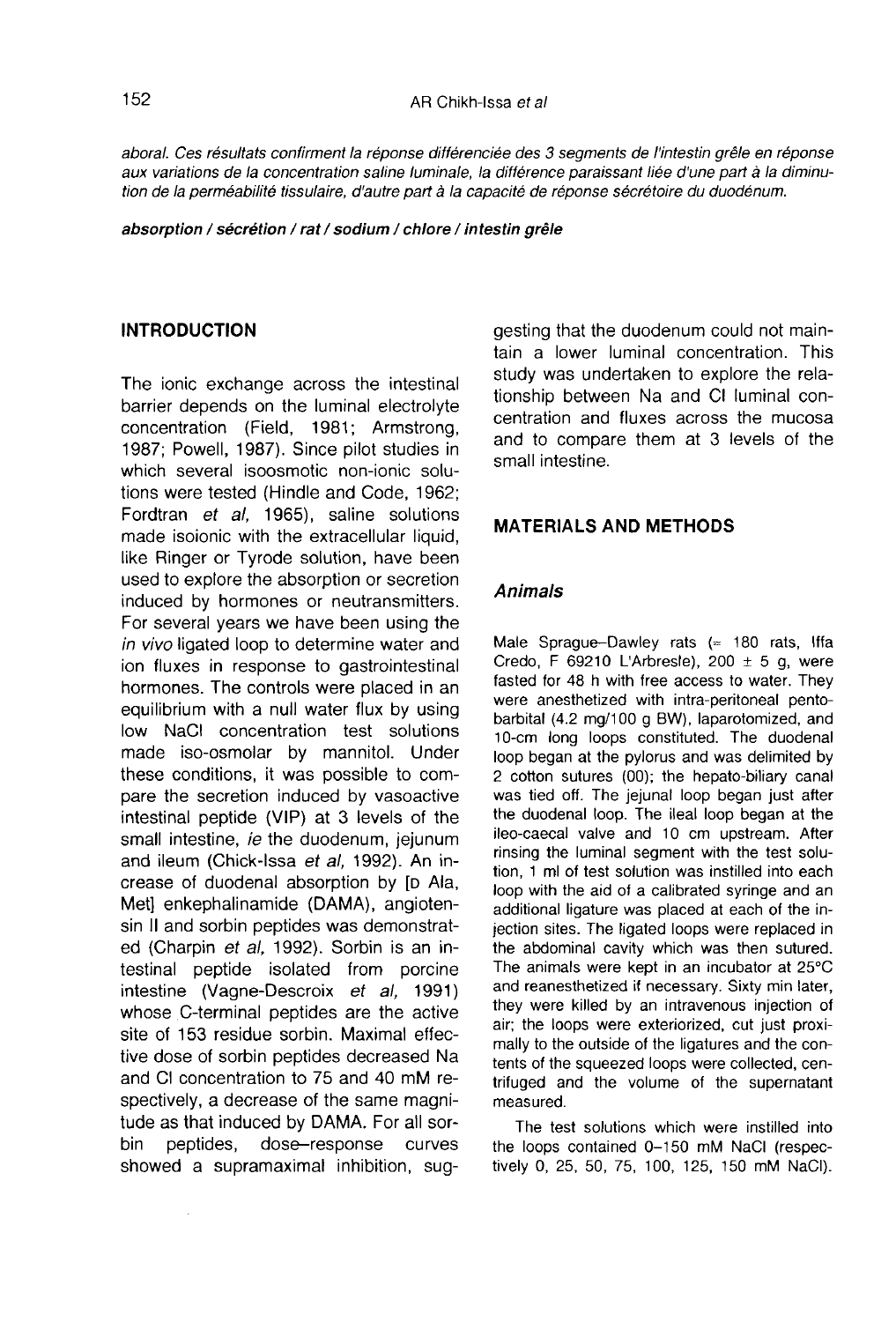The osmolarity was maintained by adding complementary amounts of mannitol (respectively 300, 250, 200, 150, 100, 50, 0 mM mannitol). Recovery of the intestinal contents was controlled by adding  $0.05 \mu$ Ci/ml tritiated polyethyhementary amounts of mannifor (respectively<br>300, 250, 200, 150, 100, 50, 0 mM mannifol).<br>Recovery of the intestinal contents was con-<br>trolled by adding 0.05 µCi/ml tritiated polyethy-<br>lene glycol 4000, [<sup>3</sup>H]-PEG 4000 as n absorbable marker (NEN, D-6072, Dreieich 4, Germany), mixed with 5 g/l cold PEG 4000.<br>Only those loops where recovery of [<sup>3</sup>H]-PEG From a by adding 0.05 pct/mi miated polyetry-<br>Jene glycol 4000, [<sup>3</sup>H]-PEG 4000 as non-<br>absorbable marker (NEN, D-6072, Dreieich 4,<br>Germany), mixed with 5 g/l cold PEG 4000.<br>Only those loops where recovery of [<sup>3</sup>H]-PEG<br>40 4000 was > 85% were analyzed. Recovery of [<sup>14</sup>C]-mannitol in the final contents was determined in a complementary study using 3 concentrations (0, 75, 125 mM NaCl and 300, 150, 50 mM mannitol).

Na and K contents were measured by flame photometry, CI by coulometric titration, bicarbonate by alcali-acid titration. The pH was checked before (6.9) and after the 60-min incubation period (Radiometer Copenhagen, Denmark). Radioactivity was determined by liquid scintillimetry, with a double counting program (Tri-Carb 1600, Packard, Paris). All data are given per 10 cm loop as the mean of at least 6 rats  $\pm$  the standard error of the mean (SEM). Osmolarity was calculated from cations and mannitol concentration using the conversion tables (Weast, 1986- 1987).

The means were compared by variance analysis. Curve-fitting via exponential equation after change of variable was computerized with Graphpad (ISISoftware from H Motulsky, Department of Pharmacology, University of California, San Diego, CA). Goodness of fit was quantitated by the least-squares method.

#### Animal management

Animal management followed the directives of the European Economic Community (Journal des Communautés Européennes No L 358, 18.12.1986 1-28) (Registered user No 191 ).

# **RESULTS**

For each concentration tested the macroscopic aspect of the loop remained normal and without hemorrhage even when low ionic solutions induced an increase of the luminal volume.

#### Water movement

Figure 1 shows the individual values, means and nonlinear relationship obtained between the final water contents of the loop and the initial NaCl concentration in the test solution. The maximal water absorption (negative values, corresponding to a mucosa to serosa transport) was obtained for the 150 mM NaCl solution for duodenum  $(-0.87 \pm 0.05 \text{ ml/h})$ , jejunum  $(-0.57 \pm 0.4 \text{ ml/h})$  and for 125 mM NaCl for ileum  $(-0.54 \pm 0.08 \text{ mJ/h})$ . Water absorption was statistically higher in the duodenum  $\binom{2_{26}F = 14.48, p < 0.001}$ . Water absorption decreased with the decrease in luminal NaCl concentration. The null values were observed for 70 mM NaCl in the duodenum, 60 mM in the jejunum and 18 mM in the ileum. Lower concentrations induced a positive water movement, corresponding to a passage from the serosa to the mucosa which was maximum for 0 mM NaCI. The maximal secretion obtained varied widely with the intestinal segment from 1.54  $\pm$  0.20 ml/h in the duodenum, 0.84  $\pm$ 0.10 ml/h in the jejunum to  $0.27 \pm 0.02$  ml/ h in the ileum  $\binom{2_{14}}{5}$  = 26.8,  $p < 0.001$ ).

#### Na movement

Figure 2 shows the individual values, the means and the non-linear relationship between Na flux and the initial Na CI concentration of the test solution. The maximal absorption was obtained for 150 mM NaCl, calculated from the curve in the duodenum because of the lack of volume remaining; the values were  $-99$   $\mu$ Eq/h in the duodenum,  $-93 \pm 5$   $\mu$ Eq/h in the jejunum and  $-71 \pm 9$  µEq/h in the ileum.

A decrease in absorption was induced by the decrease in luminal NaCl concentration. The null value was observed for 78 mM NaCl in the duodenum, 70 mM in the jeju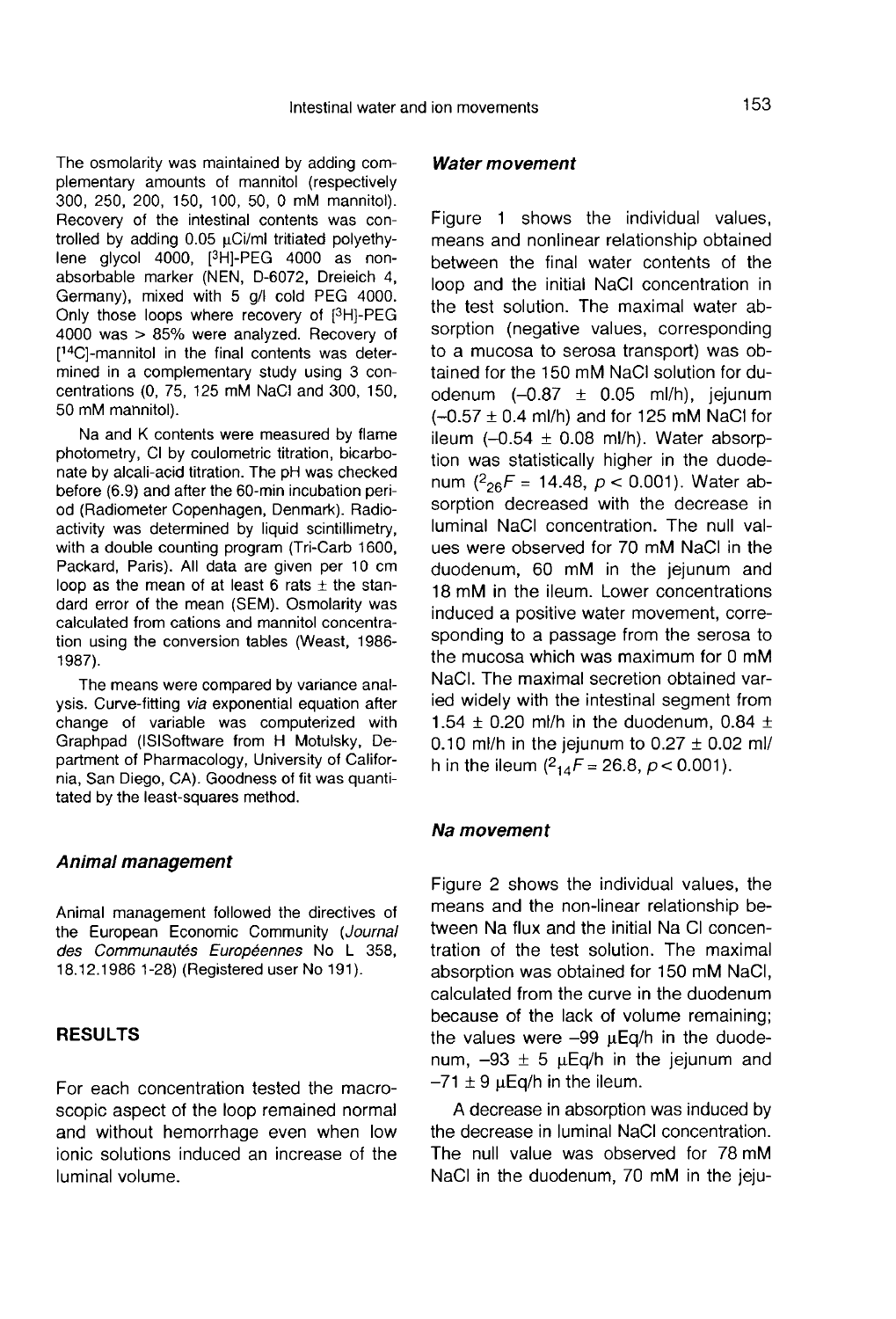AR Chikh-Issa et al



Fig 1. Net water flux in the duodenum (left) (39 rats), jejunum (middle) (43 rats) and ileum (right) (49 rats), according to the initial NaCl concentration of the test solution. Addition of mannitol provided isoosmolarity (300 mOsm/kg) in the test solution. Stars indicate the means and vertical bars the SEM. The line represents the exponential curve calculated after change of the dependent variable and computerized with Graphpad (ISISoftware; H Motulsky, Dept of Pharmacology, University of California, San Diego, USA). Goodness of fit was quantitated by the least-squares method. Positive values correspond to secretion and negative values to absorption.

num and 41 mM in the ileum. Secretion was then induced with lower luminal NaCl concentration under these values, the maximal secretion with no NaCl being  $259 \pm 29$  $\mu$ Eq/h in the duodenum, 133  $\pm$  17  $\mu$ Eq/h in the jejunum and  $42 \pm 3 \mu$ Eq/h in the ileum  $(^{2}14F = 34.8, p < 0.001$ ).

# CI movement

Figure 3 shows the individual values, means and nonlinear relationship between net CI flux and the luminal initial NaCI concentration. Maximal CI absorption was obtained with 150 mM NaCl,  $-111 \mu$ Eq/h in the duodenum (calculated),  $-93 \pm 6$   $\mu$ Eq/h in the jejunum and  $-112 \pm 4 \mu$ Eq/h in the ileum. A null CI movement was observed for 62 mM NaCl in the duodenum, 65 mM NaCl in the jejunum and 18 mM NaCl in the ileum. The CI secretion was maximal for 0 mM NaCl, 192  $\pm$  25  $\mu$ Eq/h in the duodenum, 115  $\pm$  15  $\mu$ Eq/h in the jejunum for 0 mM NaCl, 192 ± 25  $\mu$ Eq/h in the du-<br>odenum, 115 ± 15  $\mu$ Eq/h in the jejunum<br>and 15 ± 2  $\mu$ Eq/h in the ileum (<sup>2</sup><sub>14</sub>F = 30.5,<br> $p < 0.001$ ).  $p < 0.001$ ).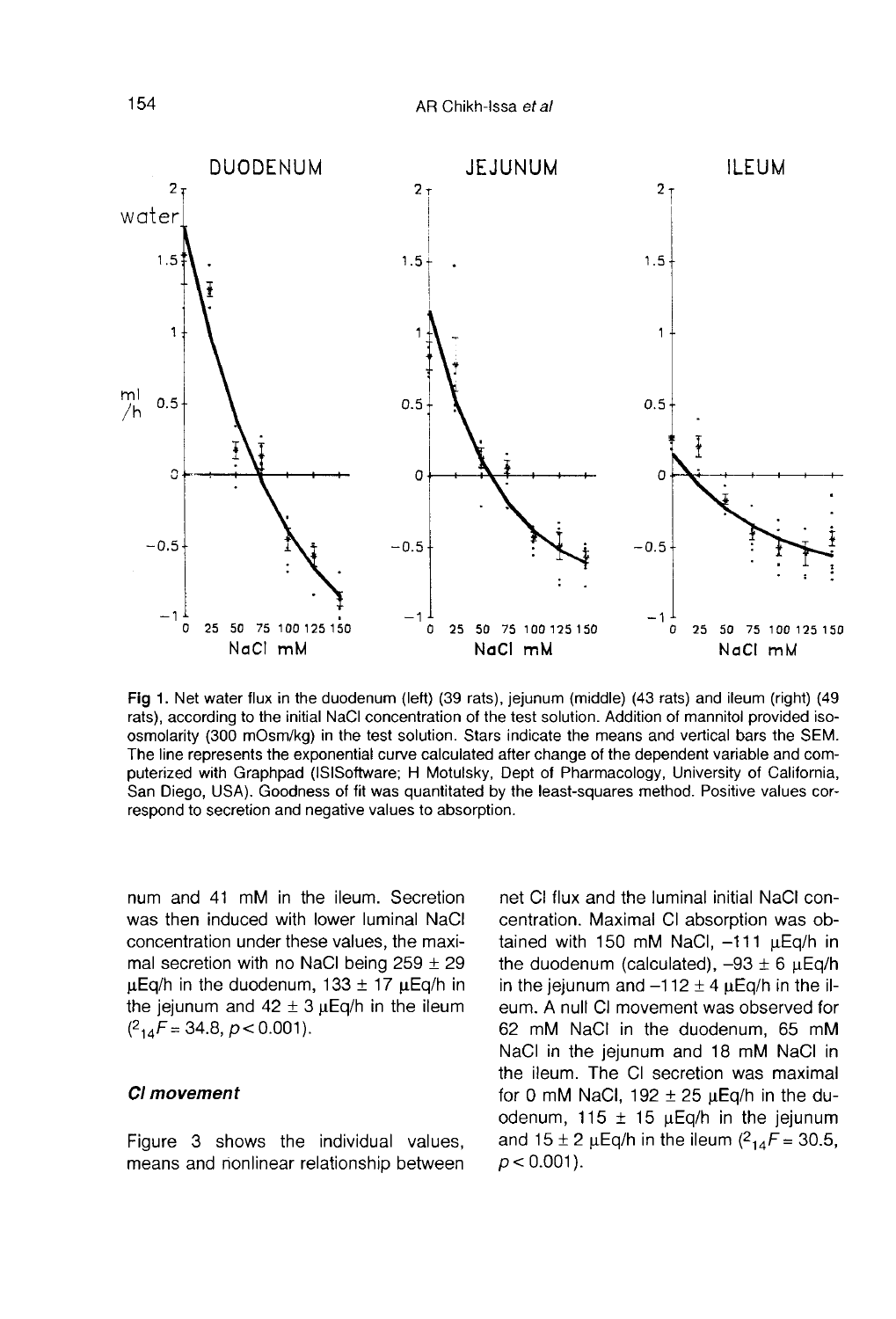

Fig 2. Net sodium flux in the duodenum (left) (33 rats), jejunum (middle) (43 rats) and ileum (right) (47 rats), according to the initial NaCl concentration of the test solution (same conditions as in figure 1).

#### K movement

Figure 4 shows the individual values, means and non-linear relationship between net K flux and the luminal initial NaCI concentration. Secretion was observed in all cases. In the duodenum, the K secretion was low at 125 mM NaCI (1.3 ± 0.4 mEq/h). Maximal secretion was obtained with the test solution 0 mM NaCl<br>
(14.4 ± 2  $\mu$ Eq/h) which differed statistically<br>
( $^{2}$ <sub>14</sub>F = 27.8, p < 0.001) from that obtained<br>
in the jeiunum (6.7 ± 0.7  $\mu$ Eq/h, t = 5.06) (14.4 ± 2  $\mu$ Eq/h) which differed statistically (<sup>2</sup><sub>14</sub>F = 27.8,  $p < 0.001$ ) from that obtained in the jejunum (6.7  $\pm$  0.7  $\mu$ Eq/h, t = 5.06) and in the ileum  $(3.2 \pm 0.2 \,\mu\text{eq/h}, t = 7.35)$ . Variations in K flux were of low amplitude in the jejunum and ileum.

#### Bicarbonate movement

The difference between the sum of the cations and that of the anions (Na + K - CI) allows the calculation of the other anions which had not been determined such as bicarbonate. The measured bicarbonate, controlled via direct bicarbonate determination, in the duodenum represented 63  $\pm$ 3% ( $N = 11$ ) of the calculated cation-anion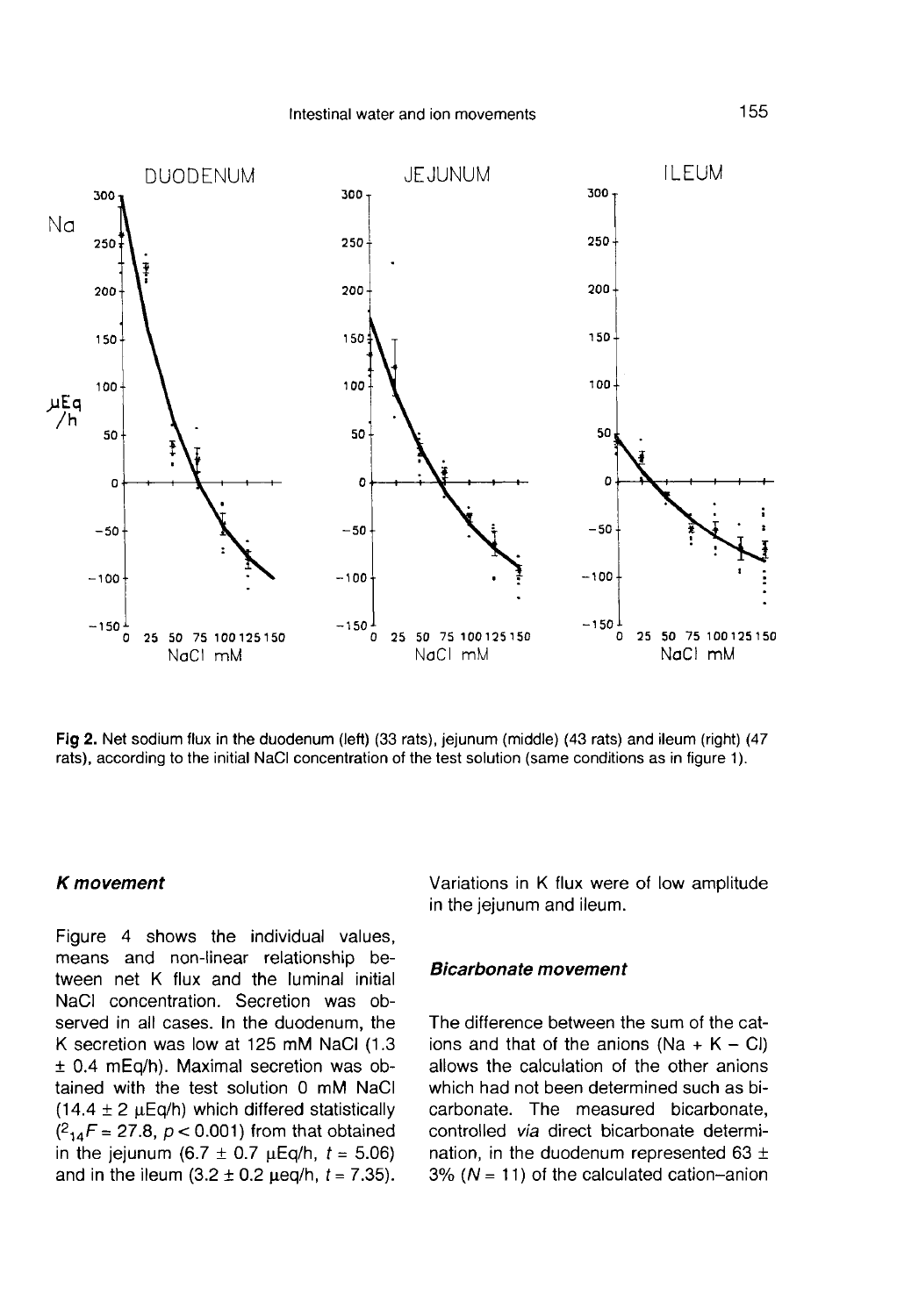AR Chikh-Issa et al



Fig 3. Net chloride flux in the duodenum (left) (32 rats), jejunum (middle) (43 rats) and ileum (right) (47 rats), according to the initial NaCl concentration of the test solution. Same conditions as in figure 1.

difference, in the jejunum 60  $\pm$  6% (N = 10) and in the ileum  $77 \pm 3\%$  (N = 11). Figure 5 shows the individual values, means and nonlinear relationship between bicarbonate (calculated as  $Na + K - Cl$  fluxes) and the luminal initial NaCl concentration. Secretion was present on all the segments. In the duodenum, the secretion was minimal with 125 mM NaCl (18  $\pm$  7  $\mu$ Eq/h) and reached 82  $\pm$  7  $\mu$ Eq/h with the test solution 0 mM NaCI. In the jejunum, the minimal value was also obtained with 150 mM NaCl  $(2 \pm 2 \mu \text{Eq/h})$  and the maximal  $25 \pm 2$  µEq/h with the 0 mM NaCl solution, statistically lower than that obtained in the duodenum but not in the ileum  $(^{2}_{14}F$ <br>= 57.7,  $p < 0.001$ ). In the ileum, the secretion (20-40  $\mu$ Eq/h) did not statistically alter with the NaCl concentration ( $6_{39}F = 1.60$ ,  $p > 0.05$ ).

## **Osmolarity**

An increase in osmolarity was observed in the duodenum and the jejunum when low concentration NaCl test solutions were instilled whereas the increase was found to be less in the ileum (fig 6).

156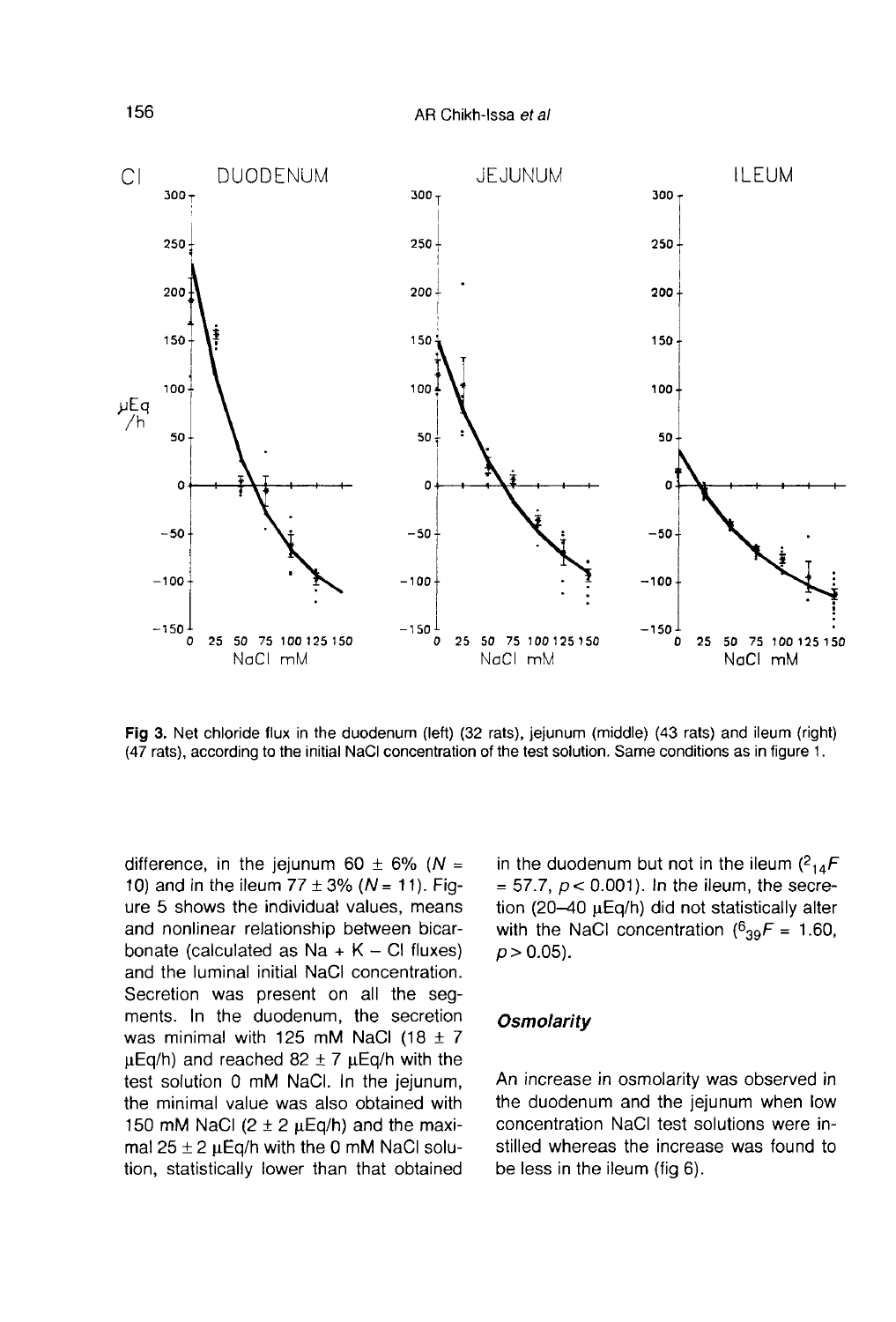

Fig 4. Net potassium flux in the duodenum (left) (32 rats), jejunum (middle) (39 rats) and ileum (right) (40 rats), according to the initial NaCl concentration of the test solution. Same conditions as in figure 1.

# Final concentrations versus initial concentrations

In the duodenum, the final Na and CI concentrations was diphasic with a minimum value for an initial NaCl concentration of 50 mM (table I). These concentrations differed significantly from all other values obtained either with lower or higher initial NaCl concentrations. On the other hand, K and bicarbonate estimated concentrations were stable. In the jejunum, the final Na and CI concentrations did not differ up to 50 mM NaCl initial concentration. For 75 mM NaCl, they began to increase statistically and were highest for 150 mM NaCl. Bicarbonate was steady at  $\approx$  10 mM

up. K concentration increased statistically to become maximal with 150 mM NaCl test solution. In the ileum, after instillation of the test solution deprived of NaCl, final Na, CI and bicarbonate concentrations were significantly lower than in the duodenum and jejunum. Final concentration increased with the increase in initial concentration, while K concentration was not significantly modified.

#### Mannitol recovery

The recovery of mannitol decreased slightly from the duodenum (98%) to the ileum (88%) solution but the variation was not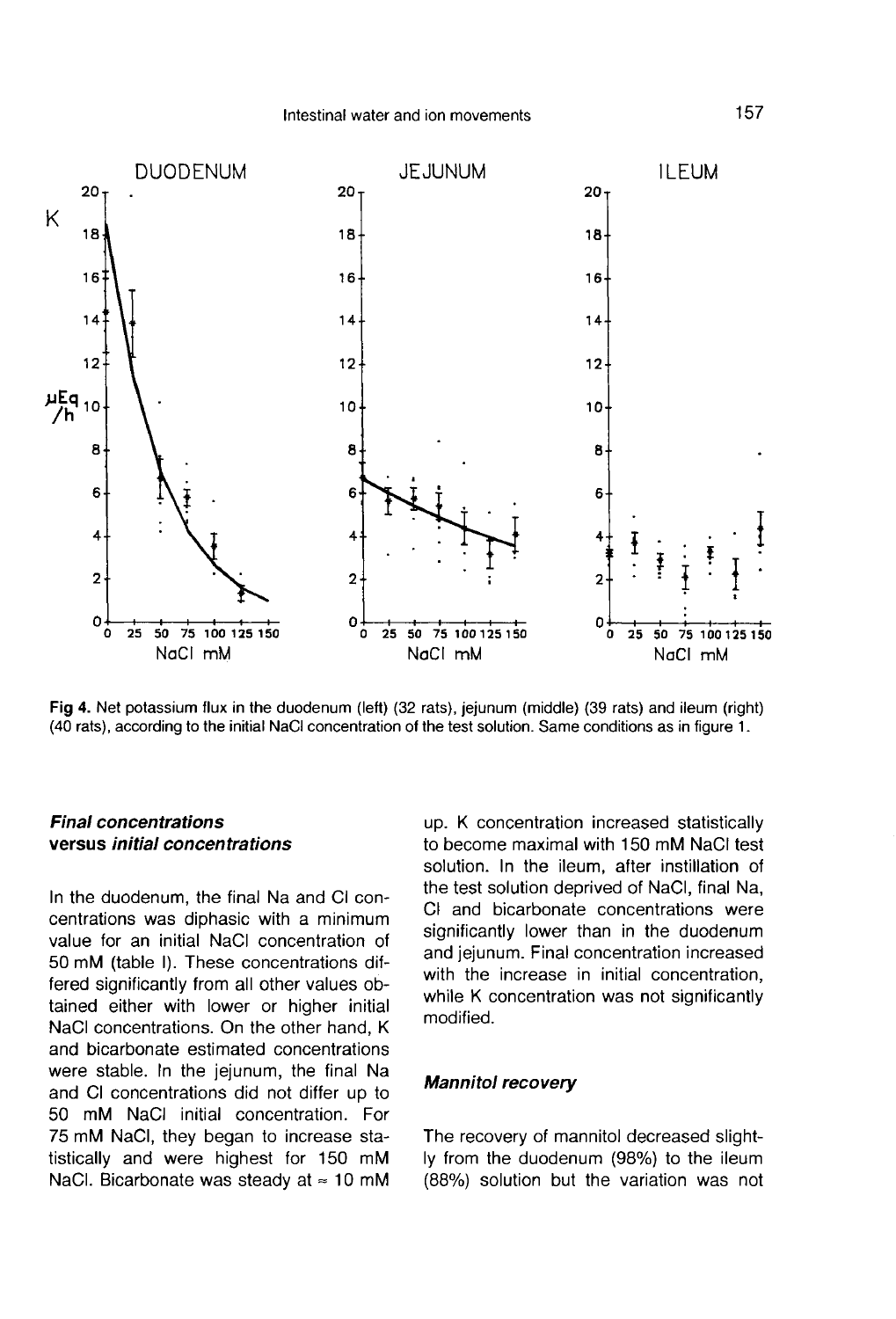

Fig 5. Net bicarbonate flux (calculated as Na +  $K - Cl$ ) in the duodenum (left) (32 rats), jejunum (middle) (39 rats) and ileum (right) (40 rats), according to the initial NaCl concentration of the test solution. Stars indicate the means and vertical bars the SEM. The line represents the exponential curve for duodenum and jejunum. For the ileum, the curve represents the best curve-fitting via non-linear regression which was computerized with Graphpad (ISISoftware; H Motulsky, Dept of Pharmacology, University of California, San Diego, CA, USA). Goodness of fit was quantitated by the least-squares method.

significant. The percentage of recovery was not modified when the mannitol concentration increased in the test solution (table II).

#### **DISCUSSION**

The measurement of intestinal fluxes as a function of the luminal ionic concentration, and at 3 levels of the small intestine allowed the determination of the null transport and the comparison of hourly absorptive and secretory capacities of each segment.

When the NaCl concentration in test solutions varied from zero to 150 mM, the response of the intestine varied from an efflux of water and ions for the low ionic test solutions to an influx for high ionic concentrations, as previously shown (Davis et al, 1982; Turnberg ef al, 1970a, 1970b). The present study shows that the response can be better described as an exponential decay than as a linear regression. This finding suggests a secretion complementary to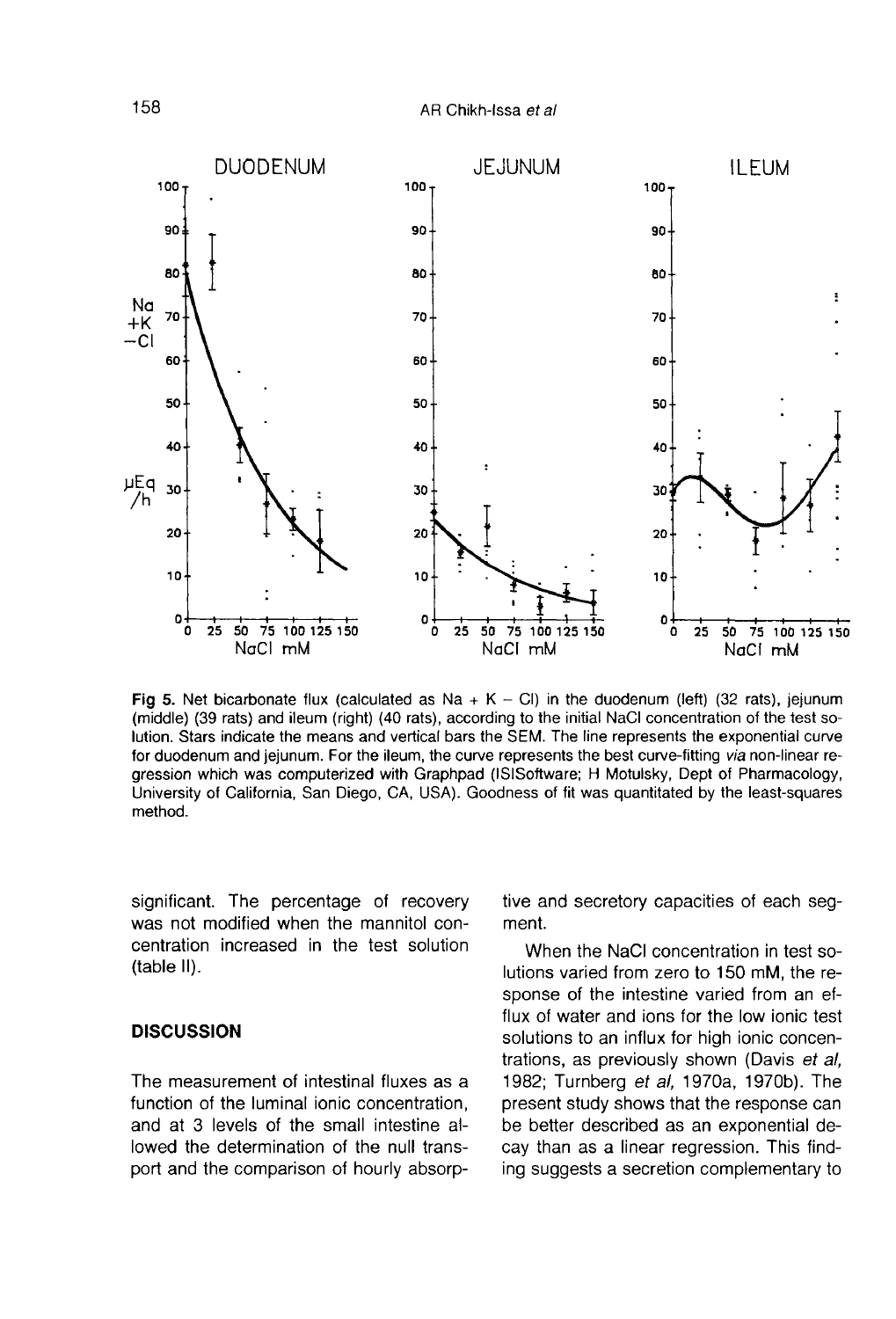

Fig 6. Calculated osmolarity in the duodenum (left) (32 rats), jejunum 9 (middle) (32 rats) and ileum (right) (40 rats), in function of the initial NaCl concentration of the test solution. Addition of mannitol provided isoosmolarity (300 mOsm/kg) in the test solution. Same conditions as in figure 5.

the passive equilibration for the zero NaCl concentration, and a relative plateauing of the absorption for the 125 mM and 150 mM NaCl concentrations.

The addition of increasing doses of mannitol did not change its final recovery the proportion entering the intercellular space was independent of net water movement and comparable to the 30-40% lost during the whole intestinal transit in man, assuming a 3-h transit time (Menzies et al, 1990).

The absence of potassium and bicarbonate in the test solutions led to a secretion at each level even in the presence of water

absorption. The final potassium concentration (3.5-6.5 mM) attained the concentration present in the extracellular fluid. The increase for the 150 mM NaCl test solution in the jejunum and ileum might be secondary to the maximal water absorption. In contrast, the appearance and final concentration of bicarbonate in the lumen varied with the segment and the initial NaCl concentration. This findings indicates that the distribution between chloride and nonchloride anions depended on the characteristics of the anionic exchangers in the small intestine and on the response of Brunner's glands.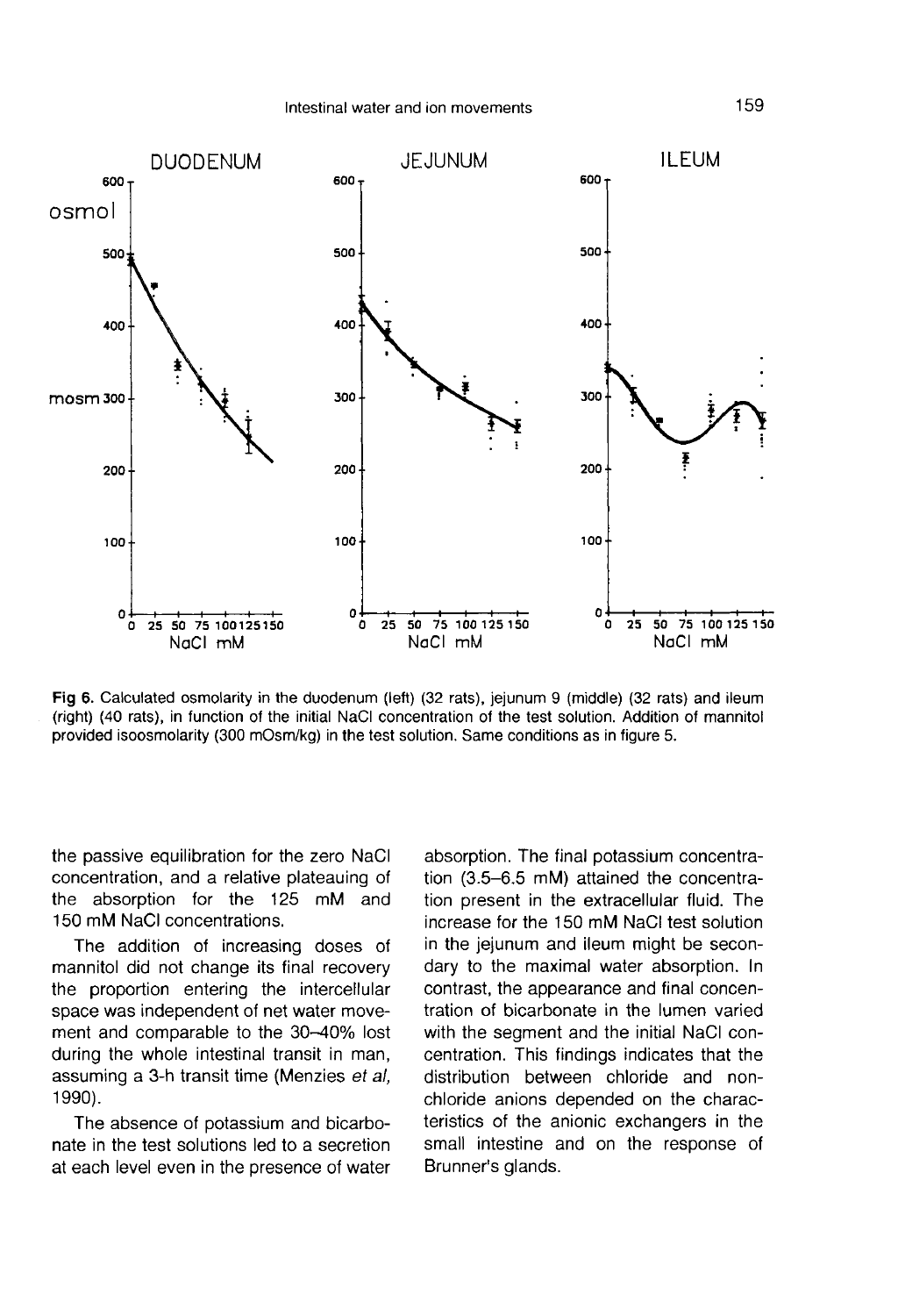| Initial                                  | Final                                                                                             |                                                                                                   |                                                                                                                      |                                                                                                 |  |  |  |
|------------------------------------------|---------------------------------------------------------------------------------------------------|---------------------------------------------------------------------------------------------------|----------------------------------------------------------------------------------------------------------------------|-------------------------------------------------------------------------------------------------|--|--|--|
| NaCl                                     | Na                                                                                                | СI                                                                                                | κ                                                                                                                    | $Na + K - Cl$                                                                                   |  |  |  |
|                                          |                                                                                                   | Duodenum                                                                                          |                                                                                                                      |                                                                                                 |  |  |  |
| 0<br>25<br>50<br>75<br>100<br>125        | $101 \pm 4$<br>$109 \pm 4$<br>$75 \pm 8$<br>$89 \pm 4$<br>$102 \pm 5$<br>$104 \pm 12$             | $74 \pm 5$<br>$79 \pm 3$<br>$46 \pm 3$<br>$62 \pm 7$<br>$62 \pm 12$<br>$61 \pm 7$                 | $5.6 \pm 0.6$<br>$6.0 \pm 0.5$<br>$5.7 \pm 0.8$<br>$5.2 \pm 0.4$<br>$6.5 \pm 0.6$<br>$3.5 \pm 0.9$                   | $32 \pm 1$<br>$36 \pm 2$<br>$35 \pm 3$<br>$24 \pm 7$<br>$47 \pm 8$<br>$46 \pm 15$               |  |  |  |
| Variance analysis<br>F<br>р              | $5_{27}F = 5.33$<br>< 0.01                                                                        | $5_{27}F = 2.98$<br>< 0.05                                                                        | $5_{27}F = 2.48$<br>>0.05                                                                                            | $5_{27}F = 1.39$<br>>0.05                                                                       |  |  |  |
| Jejunum                                  |                                                                                                   |                                                                                                   |                                                                                                                      |                                                                                                 |  |  |  |
| 0<br>25<br>50<br>75<br>100<br>125<br>150 | $71 \pm 6$<br>$78 \pm 7$<br>$75 \pm 2$<br>$83 \pm 1$<br>$110 \pm 2$<br>$114 \pm 6$<br>$132 \pm 2$ | $61 \pm 6$<br>$70 \pm 7$<br>$61 \pm 4$<br>$78 \pm 1$<br>$111 \pm 5$<br>$110 \pm 4$<br>$130 \pm 6$ | $3.6 \pm 0.2$<br>$3.7 \pm 0.2$<br>$5.1 \pm 0.2$<br>$5.1 \pm 0.6$<br>$7.6 \pm 1.0$<br>$6.5 \pm 0.9$<br>$11.0 \pm 1.6$ | $14 \pm 1$<br>$9 \pm 1$<br>$18 \pm 3$<br>$8 \pm 1$<br>$6 \pm 4$<br>$11 \pm 3$<br>$10 \pm 7$     |  |  |  |
| Variance analysis<br>F<br>р              | $6_{36}F = 40.3$<br>< 0.001                                                                       | $^{6}$ <sub>36</sub> $F = 33.5$<br>< 0.001                                                        | $^{6}$ <sub>32</sub> F = 10.1<br><0.001                                                                              | $^{6}$ <sub>36</sub> F = 1.4<br>>0.05                                                           |  |  |  |
| lleum                                    |                                                                                                   |                                                                                                   |                                                                                                                      |                                                                                                 |  |  |  |
| 0<br>25<br>50<br>75<br>100<br>125<br>150 | $33 \pm 3$<br>$40 \pm 5$<br>$44 \pm 1$<br>$42 \pm 3$<br>$96 \pm 5$<br>$117 \pm 4$<br>$138 \pm 6$  | $12 \pm 1$<br>$16 \pm 2$<br>$13 \pm 2$<br>$16 \pm 2$<br>$50 \pm 10$<br>$56 \pm 20$<br>$68 \pm 4$  | $2.6 \pm 0.1$<br>$3.0 \pm 0.3$<br>$3.5 \pm 0.5$<br>$3.3 \pm 0.7$<br>$7.1 \pm 0.1$<br>$4.8 \pm 0.7$<br>$9.6 \pm 0.7$  | $23 \pm 1$<br>$27 \pm 4$<br>$35 \pm 2$<br>$30 \pm 3$<br>$53 \pm 12$<br>$.66 \pm 16$<br>$75 + 7$ |  |  |  |
| Variance analysis<br>F<br>p              | $^{6}$ <sub>40</sub> F = 66.3<br>< 0.001                                                          | $6_{40}F = 15.4$<br>< 0.001                                                                       | $6^{34}F = 1.0$<br>>0.05                                                                                             | $6_{40}F = 8.1$<br>< 0.001                                                                      |  |  |  |

Table I. Initial (mM) and final concentrations (mM) after 1 h (means  $\pm$  SEM).

# NaCl influx

The maximal NaCl influx was observed for the 150 mM test solution and decreased from duodenum to jejunum and ileum.

Comparison of ionic influx at the 3 levels must be discussed from the results of the 125 mM NaCl test solution since absorption was near complete in the duodenum with the highest NaCl concentration. In the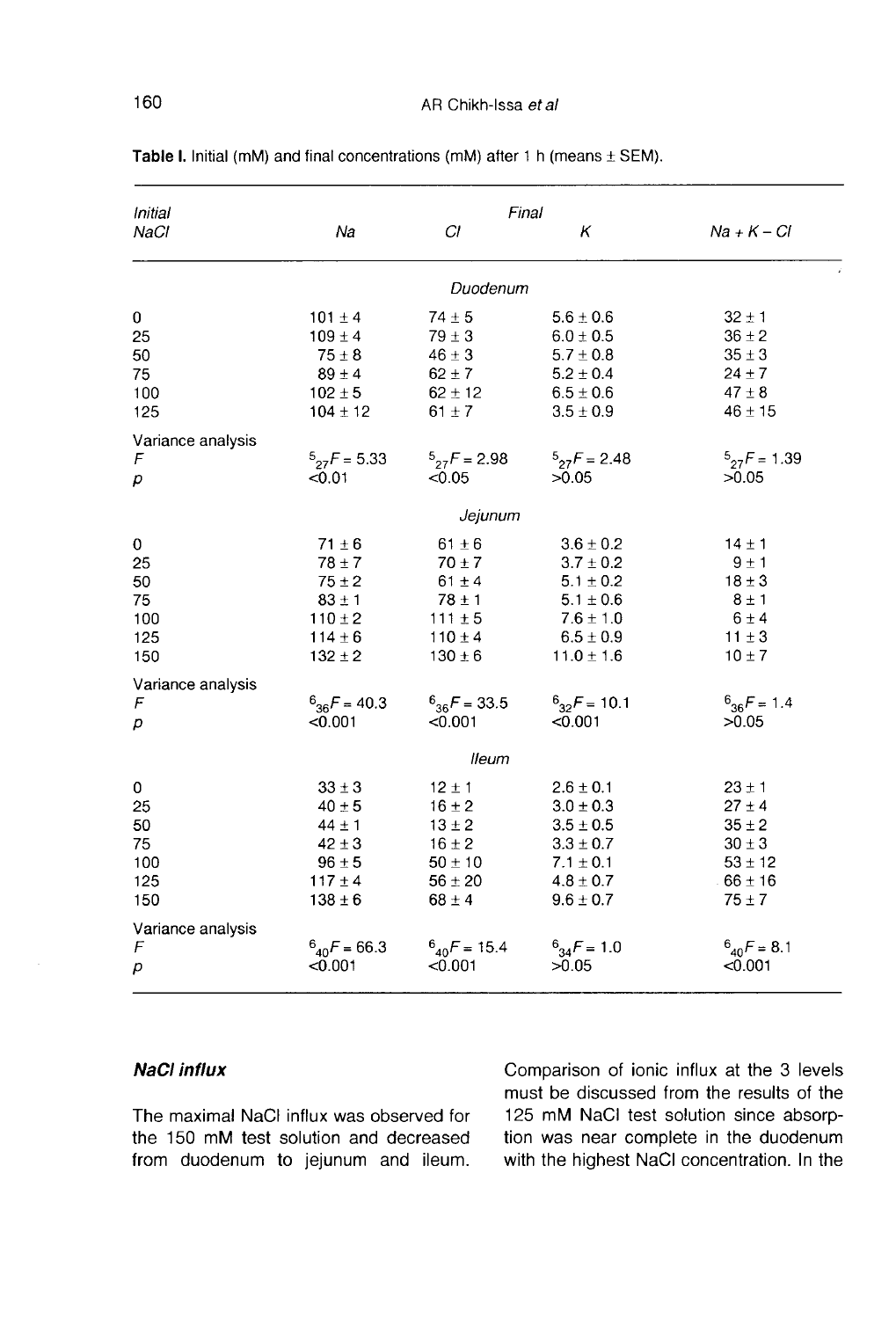Table II. Recovery of [<sup>14</sup>C]mannitol in the contents of the loops after 1 h as a percentage of the initial content taken as 100%.

| NaCl<br>(mM)   | Mannitol<br>(mM) | Recovery (%)                     |                                  |                                    |  |
|----------------|------------------|----------------------------------|----------------------------------|------------------------------------|--|
|                |                  | Duodenum Jeiunum                 |                                  | lleum                              |  |
| 0<br>75<br>125 | 300<br>150<br>50 | $95 + 1$<br>$93 + 1$<br>$90 + 5$ | $94 + 2$<br>$95 + 1$<br>$90 + 3$ | $88 \pm 3$<br>$84 + 8$<br>$87 + 3$ |  |

duodenum the influx concentration was 140 mM/I for Na and 170 mM/I for CI. More CI than Na was absorbed. The difference corresponded to a  $HCO<sub>3</sub><sup>-</sup>$  passage into the lumen. This may be secondary to a passive paracellular flux and to a transcellular flux through the double exchange Cl-<br>HCO<sub>3</sub> and Na+/H+ which the first exchange iumen. This may be secondary to a pas-<br>sive paracellular flux and to a transcellular<br>flux through the double exchange Cl-<br>HCO<sub>3</sub> and Na+/H+ which the first exchange<br>is predominant (Flemström *et al.* 1982is predominant (Flemström et al, 1982; Hopfer and Liedtke, 1987). The increase of the pH form 6.8-7.25 confirmed the exchange of a strong acid against a weak one.

In the jejunum the absorption was lower with an apparent coupled CINa and water absorption occurring without any significant decrease in luminal pH, so the luminal NaCl concentration did not alter. In the ileum, CI absorption was larger than Na absorption, and associated with a significant increase of pH (8.6) as described in vivo (Turnberg et al, 1970b) and through the double exchanger  $Cl^-/HCO_3^-$ . The ileal anionic exchanger, whose function was described on the brush border membrane vesicle system (Knickelbein et al, 1988), is part of the family of band 3 proteins (Alper, 1991); its presence was confirmed by the identification of the gene in rabbit ileum (Chow et al, 1992). At the 3 levels the fluid filling the lumen became slightly hypotonic, the calculated osmolarity being 254 mOsm/kg, 278 mOsm/kg and 278 mOsm/ kg in the duodenum, jejunum and ileum respectively.

# Zero transport

The zero transport corresponds to the limiting concentration for which absorption changes to secretion; it was found to be 75 mM NaCl in human ileum, and characterized by the inversion of the potential difference which changed from lumen positive to lumen negative (Davis et al, 1982). In the present experiment, the limiting concentration was higher for the duodenum (78 mM) and jejunum (70 mM) than for the ileum, where the zero Na transport and the zero CI transport were found for a luminal concentration of 41 mM Na and 18 mM Cl respectively, values very close to the 27 mM for Na and 20 mM for CI observed in man (Turnberg et al, 1970b).

The zero transport expressed that the lumen to blood flux was equivalent to the blood to lumen flux. As the luminal concentration was lower than the concentration in the extracellular fluid, the absorption had to be principally transcellular. Influx depends on the surface area which decreases aborally on the resistance of the apical membrane and on the number of Na+ K+ pump sites which are sufficient throughout the small intestine (Powell, 1987). The blood to lumen flux depends on the diameter of the pores and on the leakiness of the tight junctions which decrease aborally (Fordtran et al, 1965; Madara, 1991). The decreased lumen to blood permeability explains the increasing capacity of the distal segment to create a chemical gradient. The ration established between the extracellular fluid concentration and the final luminal concentration was  $\approx$  2 for Na and Cl both in the duodenum and in the jejunum,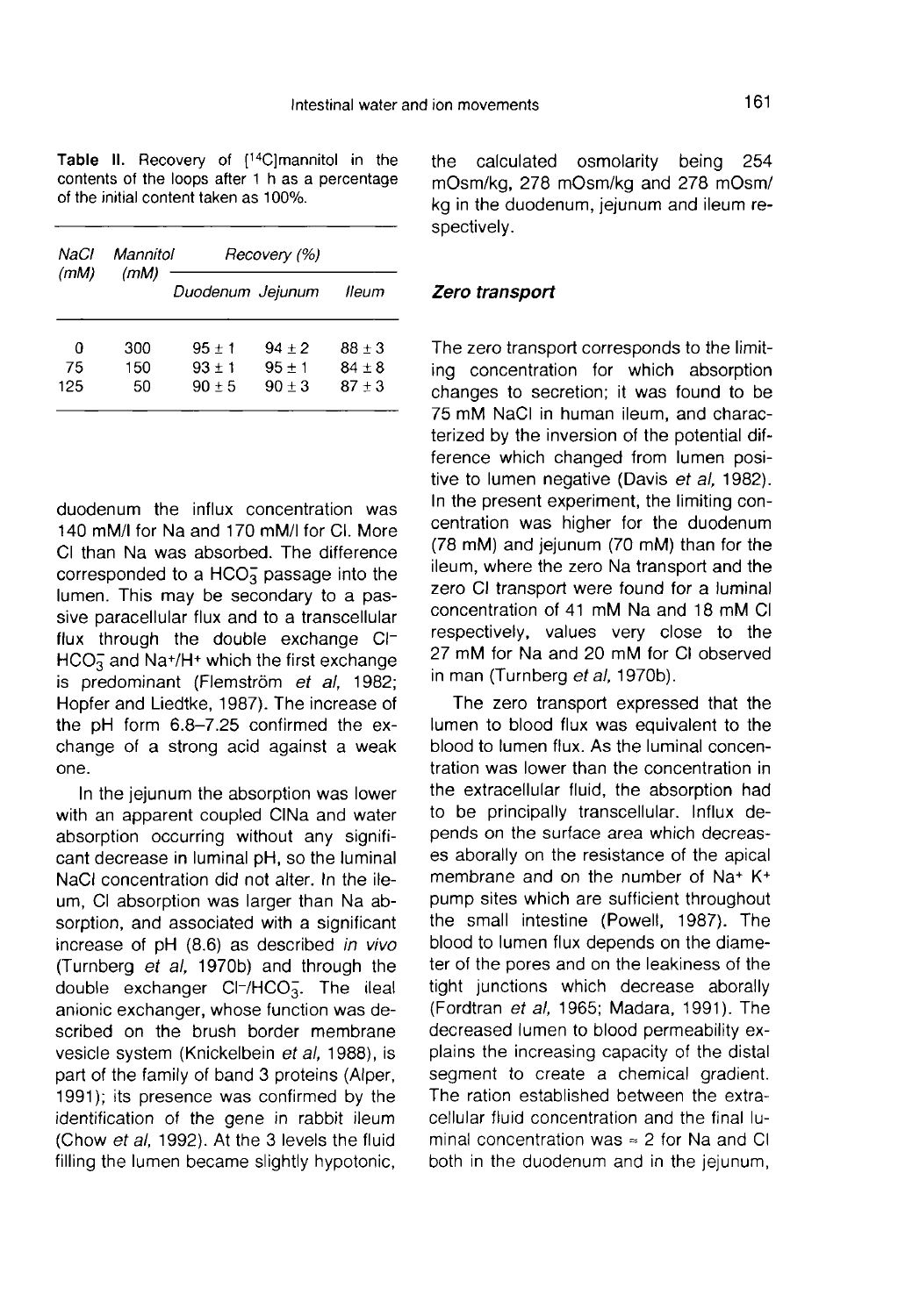whereas it was 3.5 for Na and 7.9 for CI in the ileum, the highest chloride ratio in ileum being due to the Cl/bicarbonate exchange and the relative impermeability of the junctions to anions as described in human ileum (Davis et al. 1982).

### Zero NaCI concentration

Exchange for zero NaCl concentration provided information about the maximal blood to lumen transport and showed the aboral decrease of the efflux capacity which was 1.54 ml/h, 0.84 ml/h and 0.27 ml/h in the duodenum, jejunum and ileum respectively. The efflux of sodium was associated with a CI and non-chloride secretion, the second was chiefly bicarbonate secretion as evidenced by the good relationship with bicarbonate measurement.

Bicarbonate secretion accounted for one-third of the anionic efflux in the duodenum and for two-thirds of the anionic efflux in the ileum. Several results argue for an active secretion of bicarbonate from Brunner's glands and duodenal enterocytes: 1) the final content in the lumen was made hyperosmolar; 2) the ionic concentration in the efflux was 170 mM Na, 124 mM CI and 52 mM bicarbonate, ie a concentration higher than the ionic concentration in the extracellular space; 3) the final ionic concentration in the lumen was higher than the minimal concentration which corresponded to the zero flux. This secretion might be secondary to the hormonal and vagal responses to the duodenal distension, or to the synthesis of endogenous prostaglandins (Heylings and Feldman, 1988). In contrast, there was no indication of the activation of a chloride secretory channel in the jejunum: the concentration in the efflux was 157 mM Na and 134 mM Cl; the passive efflux permitted the concentration corresponding to the zero flux to

be established in the lumen. In the same wey the small ionic efflux in the ileum led to a low luminal ionic concentration approximately identical to the one which corresponded to the zero flux. The secretion of ions and particularly the progressive fall in water movement from the proximal to distal segment of the intestine paralleled the secretion described during luminal perfusion of mannitol alone in man (Fordtran et al, 1965). The final osmolarity was 492 mOsm/kg, 430 mOsm/kg and 339 mOsm/ kg in the 3 segments respectively. In spite of the osmotic activity of mannitol, the lack of ions was particularly and differentialy adjusted by an ionic efflux.

Actually, the exponential analysis showed that the slope of the relationship between Na, CI or water and the luminal ionic concentration was lower in the jeju num than in the duodenum and the lowest in ileum. The differences between the 3 segments appears to be due both to the passive mouvement decreasing with the aboral decrease of the permeability and to a complementary mechanism inducing an active secretion in the duodenum when NaCl concentration is nil or low. The response of duodenum and ileum to isoosmotic mannitol solutions was described many years ago (Hindle and Code, 1962). Even if the mechanisms were not known the finalist argument that duodenum has to develop and maintain equilibrium with the plasma whereas ileal exchanges are directed to absorption remains sensitive.

Using the ligated loop technique, we have demonstrated the effect of several peptides either stimulating the secretion such as VIP or inducing absorption like D Ala metenkephalinamide, angiotensin II or synthetic peptides derived from natural sorbin. We found that supramaximal doses of the synthetic sorbin-derived peptides decreased the absorptive response (Charpin et al, 1992). The present study suggests that the inhibitory effect of these large dos-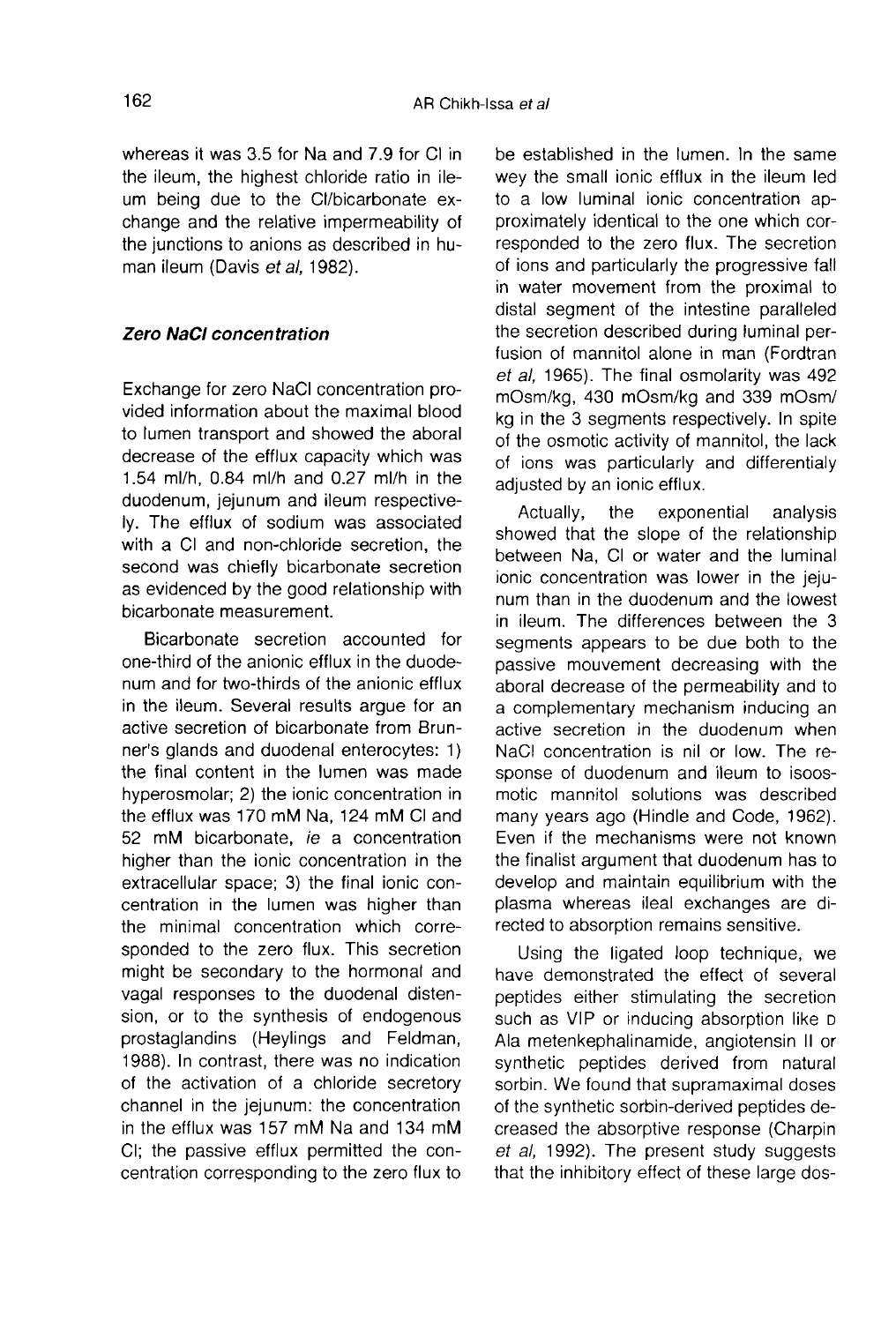es of peptides in the duodenum might be related to a secondary electrolyte efflux induced by a decrease in luminal concentration. This apparent limit of the method might be overcome by the use of radioactive ions which can dissociate the net ion flux in ion influx and efflux.

# ACKNOWLEDGMENTS

This work was supported by grant No 2418 from the Programme Regional Rhônes-Alpes de Recherche sur la Mucoviscidose, F-69260 Charbonnieres-les-Bains and by grant No 024930008 from Caisse Nationale d'Assurance des Travailleurs Salariés. The authors thank J Carew for reviewing the English manuscript.

# **REFERENCES**

- Alper SL (1991) The band 3-related anion exchanger (AE) gene family. Ann Rev Physiol 53, 549-564
- Armstrong WM (1987) Intestinal water and electrolyte transport. In: Physiology of the Gastrointestinal Tract (Johnson LR, ed) Raven Press New York, 2nd edn, 1251-1265
- Charpin G, Chikh-Issa AR, Guignard H, Jourdan G, Dumas C, Pansu D, Descroix-Vagne M (1992) Effect of sorbin on duodenal absorption of water and electrolytes in the rat. Gastroenterology 103, 1568-1573
- Chik-Issa AR, Gharzouli A, Charpin G, Vagne-Descroix M, Pansu D (1992) Comparison of VIP-induced electrolyte secretion at three levels in rat small intestine. Reprod Nutr Dev 32, 37-45
- Chow A, Dobbins JW, Aronson PS, lgarashi P (1992) cDNA cloning and localization of a band 3-related protein from ileum. Am  $J$ Physiol (Gastrointest Liver Physiol26) G345- G352
- Davis GR, Santa Ana CA, Morawski SG, Fordtran JS (1982) Permeability characteristics of human jejunum, ileum, proximal colon and distal colon: results of potential difference measurements and unidirectional fluxes. Gastroenterology 83, 844-850
- Field M (1981) Secretion of electrolytes and water by mammalian small intestine. In: Physiology of the Gastrointestinal Tract (Johnson LR, ed) Raven Press, New York, 2nd edn, 963-982
- Flemström G, Garner A, Nylander O, Hurst BC, Heylings JR (1982) Surface epithelial  $HCO<sub>3</sub>$ transport by mammalian duodenum in vivo. Am J Physiol (Gastrointest Liver Physiol 6) 243, G348-G358
- Fordtran JS, Rector FC, Ewton MF, Soter N, Kinney J (1965) Permeability characteristics of the human small intestine. J Clin Invest 44, 1935-1944
- Heylings JR, Feldman M (1988) Basal and PGE,-stimulated duodenal bicarbonate secretion in the rat in vivo. Am J Physiol 255 (Gastrointest Liver Physiol 18) G470-G475
- Hindle W, Code CF (1962) Some differences between duodenal and ileal sorption. Am J Physiol203, 215-220
- Hopfer U, Liedtke CM (1987) Proton and bicarbonate transport mechanisms in the intestine. Ann Rev Physiol 49, 51-67
- Knickelbein RG, Aronson PS, Dobbins JW (1988) Membrane distribution of sodiumhydrogen and chloride-bicarbonate in crypt and villus cell membranes from rabbit ileum. J Clin Invest 82, 2158-2163
- Madara JL (1991) Functional morphology of the small intestine. In: Handbook of Physiology Section 6. The Gastrointestinal System. Intestinal Absorption and Secretion (Schultz SC, ed) Am Physiol Soc, Bethesda, MD, 83- 120
- Menzies IS, Jenkins AP, Heduan E, Catt SD, Segal MB, Creamer B (1990) The effect of poorly absorbed solute on intestinal absorption. Scand J Gastroenterol 25, 1257-1264
- Powell DW (1987) Intestinal water and electrolyte transport. In: Physiology of the Gastrointestinal Tract (Johnson LR, ed) Raven Press, New York, 2nd edn, 1267-1305
- Turnberg LA, Fordtran JS, Carter NW, Rector FC (1970a) Mechanism of bicarbonate absorption and its relationship to sodium transport in the human jejunum. J Clin Invest 49, 548-556
- Turnberg LA, Bieberford FA, Morawski SG, Fordtran JS (1970b) Interrelationships of chloride, bicarbonate, sodium and hydrogen